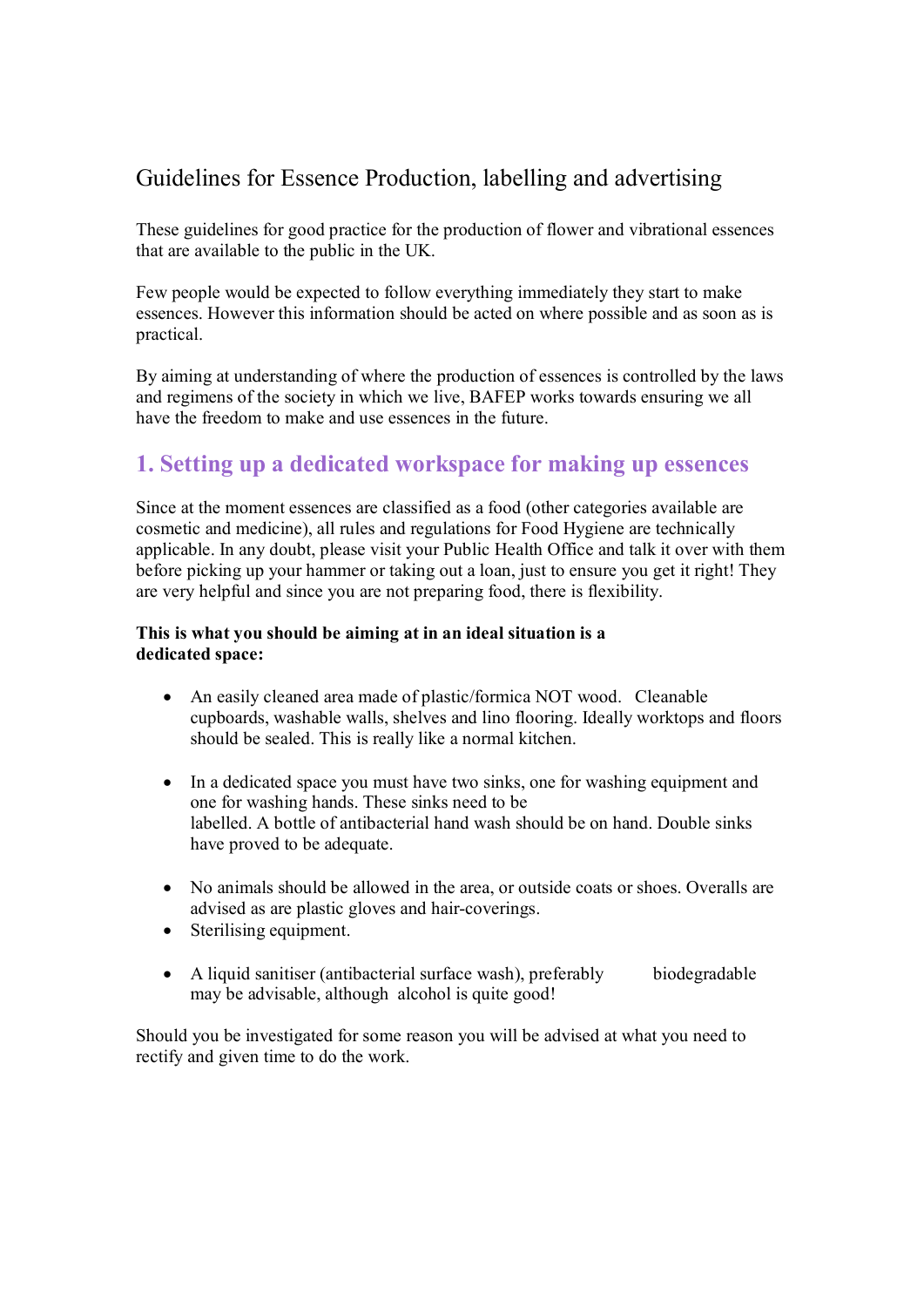## **2. Making Essences without a Permanent Dedicated Space.**

The Women's Institute Markets have built up a very responsible position in the campaign for food safety. Their guidelines are ideal for those just beginning the process of making essences for sale or for those who have a v for food safety. Their guidelines are ideal for those just beginning the process of making dedicated space.

These procedures would need to be followed **EVERY** time essences are prepared.

## **The points are as follows:**

- 1. Environmental Health officers have to right to inspect premises without notice.
- 2. All involved must obtain a Basic Hygiene for Food Handlers certificate and attend<br>2. All involved must obtain a Basic Hygiene for Food Handlers certificate and attend<br>the refresher ceurse every 3 years the refresher course every 3 years. 3. All involved must obtain a Basic Hygiene for Food Handlers certificate and<br>the refresher course every 3 years.<br>3. In the room to be used there must be an overall atmosphere of cleanliness.
- 
- the refresher course every 3 years.<br>3. In the room to be used there must be an overall atmosphere of cleanliness.<br>4. An adequate supply of hot water, detergent, nailbrush and disposable towels, clean utensils and worktops. 4. An adequate supply of hot water, detergent,<br>clean utensils and worktops.<br>5. Have removed any pets and their bedding. From the room free from laundry and outerwear.<br>
5. Have the room free from laundry and outerwear.<br>
7. Have first aid materials readily available.
- 
- 5. Have removed any pets and their bedding.<br>6. Have the room free from laundry and outer<br>7. Have first aid materials readily available.
- 
- 8. Have the room free from laundry and outerwear.<br>
1. Have first aid materials readily available.<br>
8. Thoroughly clean and disinfect all work surfaces using food friendly cleaners. 1. Have first aid materials readily available.<br>
1. Thoroughly clean and disinfect all work surfa<br>
1. Label according to the DEFRA guidelines
- 

#### **Personal information:**

- sonal information:<br>1. Have a professional attitude to personal cleanliness, risks of contamination. **Sonal information:**<br>1. Have a professic<br>2. No smoking<br><sup>2</sup>. Wear protective 3. Have a professional attitude to personal clean<br>2. No smoking<br>3. Wear protective clothing and hair covering.
- 
- 
- 2. No smoking<br>3. Wear protective clothing and hair covering.<br>4. Do not prepare items when you or a member of the family is unwell, especially<br>after a cold or stamped disorder. after a cold or stomach disorder. 4. Do not prepare items when you or a member of the family after a cold or stomach disorder.<br>5. Cuts or abrasions are covered with a suitable dressing.
- 5. Cuts or abrasions are covered with a suitable dressing.<br>6. Hands are thoroughly washed regularly.
- 

#### **Further information:**

Food Hygiene (General) Regulations 2006 Food safety Act 2006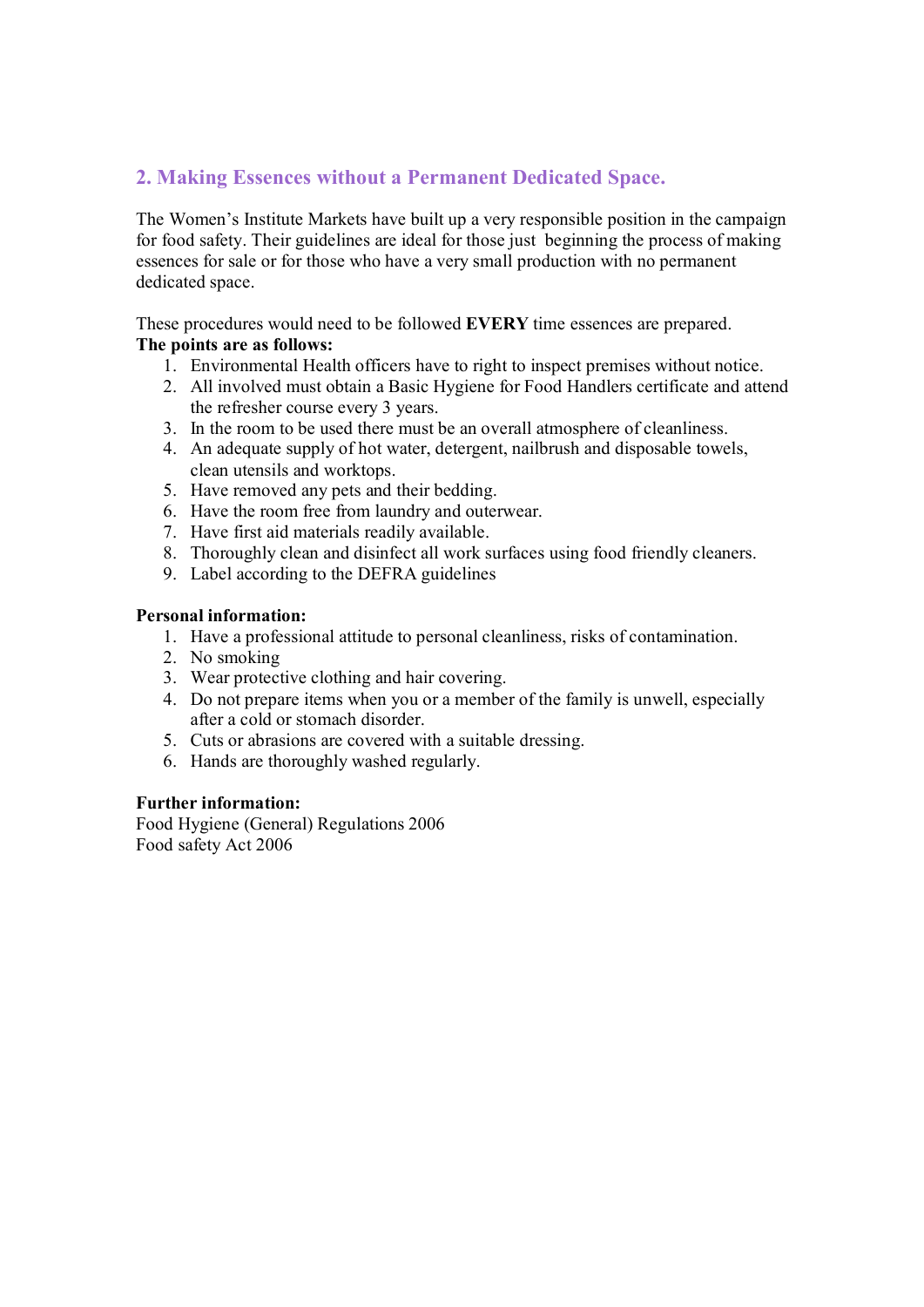# **3. Bottling Guidelines**

Essences that are intended or may be used internally, are treated as foods, As such they are subject to food production laws (Health & Safety: Food Hygiene) and food labelling laws (DEFRA Regulations.)

- 1. If you are intending to sell essences you make and maybe even if you are mixing dosage bottles for people, you should consider doing the Basic Food Hygiene Certificate. This is usually a day course, offered at most colleges, cost around £80.
- 2. The site for bottling needs to comply with food guidelines.
- 3. You must ensure that the essence is bacterially inactive. This can be achieved by sterilisation, proper handling and a preservative.
- 4. Sterilisation of your bottles is an option even though alcohol at certain levels tends to stop bacterial growth. Alcohol content of over 40% is often needed to ensure no growths.
- 5. Basic personal hygiene, and monitoring of the environment will ensure no contamination occurs.
- 6. Preservative this has traditionally been brandy. You might opt for vodka, glycerol, or a vinegar as long as you are sure the dilutions are correct to prevent bacterial growth. bacterial growth.<br>7. Tamper-evident bottles/bottle-tops are advisable when selling to the public.
- 
- 8. Tamper-evident bottles/bottle-tops are advisable when selling to the Literature and advertising must comply to present laws and it is strengly suggested that this also complies with Medicines and Head 5. Tamper-evident bottles/bottle-tops are advisable when selling to the public.<br>
8. Literature and advertising must comply to present laws and it is<br>
strongly suggested that this also complies with Medicines and Health Pro Agency Guidelines.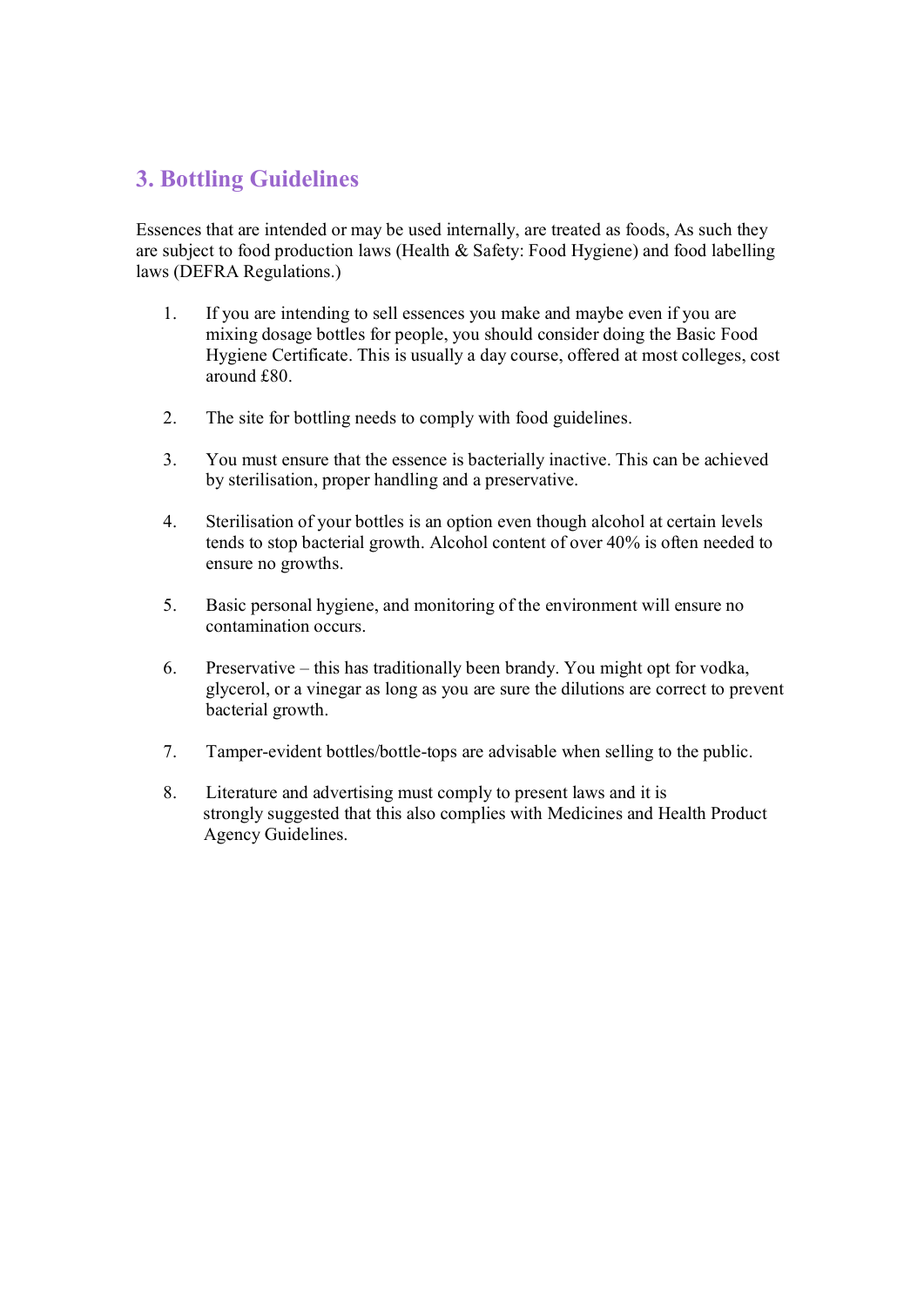# **4. Labelling Law**

All essences are treated as foods whether they are intended for internal use or not. As such they are subject to food production laws (Health & Safety: Food Hygiene) and food All essences are treated as foods whether they are intended for internal use or not. As<br>such they are subject to food production laws (Health & Safety: Food Hygiene) and food<br>labelling laws (DEFRA Regulations 1996. These a such they are subject to food production laws (Health &<br>labelling laws (DEFRA Regulations 1996. These are being<br>labelling is adopted in 2016 for all labels over 25cms<sup>2</sup>) labelling is adopted in 2016 for all labels over  $25 \text{cms}^2$ )

If essence are being used in cosmetics or used with something that is not edible, then the product is a cosmetic and needs to be dealt with under cosmetic regulations which includes having an independent laboratory analysis.

The Food Labelling Regulations 1996, Document 1499.

- a) the name of the food [to include what it is i.e. essence etc]
- The Food Labelling Regulations 1996, Document 1499.<br>
a) the name of the food [to include what it is i.e. essence etc]<br>
b) a list of ingredients [in descending order of volume or weight]<br>
c) the appropriate durability indic b) a list of ingredients [in descending order of volume or<br>c) the appropriate durability indication [best before, batch]<br>d) any special storage conditions or conditions of use
- a) the name of the food [to include what it is i.e. essence etc]<br>b) a list of ingredients [in descending order of volume or weight]<br>c) the appropriate durability indication [best before, batch number]<br>d) any movial starse
- 
- e) the appropriate durability indication [best before, batch number]<br>d) any special storage conditions or conditions of use<br>e) the name or business name and an address [post code is OK, telephone number is not  $QV1$ OK] e) the name or business name and a<br>OK]<br>the manufacturer or packer or<br>the soller ortablished within the
- 
- the manufacturer or packer or<br>- the seller established within the EC
- f) particulars of the place of origin or provenance, if failure to do could mislead

g) instructions for use [unless label is less than 10 sq.cms – then this can be omitted] Volume of the bottle needs to be on the label in a readable size.

**2013**: Following debate with Trading Standards, the Public Analyst, food Standards 2013: Following debate with Trading Standards, the Public Analyst, food Standar<br>Agency and the Medicines and Health Products Regulatory Agency and current 2013: Following debate with Trading Standards, the Pul<br>Agency and the Medicines and Health Products Regulate<br>postal/shipping restrictions, extra guidelines are these:

#### **In the ingredients listing**,

- 1. If you use the words 'spring water' you have to say which spring, if you don't seculoms in the system in the testing information for the 'spring water' you use - then<br>don't have the testing information for the 'spring water' you use - then say 'water'. don't have the testing information for the 'spring water' you<br>2. Alcohol should now be stated in % Alcohol-By-Volume (ABV.
- 
- 2. Alcohol should now be stated in % Alcohol-By-Volume (ABV.<br>3. The words 'highly diluted extracts of the flowers' or 'infusion of', followed by a list of plants or 'energy signatures of XXX' for other types of essence.
- 4. Do not use '5x' or something similar to describe dilution

**The name of the product**—this complies with MHRA Guidelines

Also on the boxes is a statement that the essences are believed to "capture the positive spirit of each flower"

There then followed a **list** of each flower with a few MHRA compliant words about the emotional qualities of the spirit of the flowers.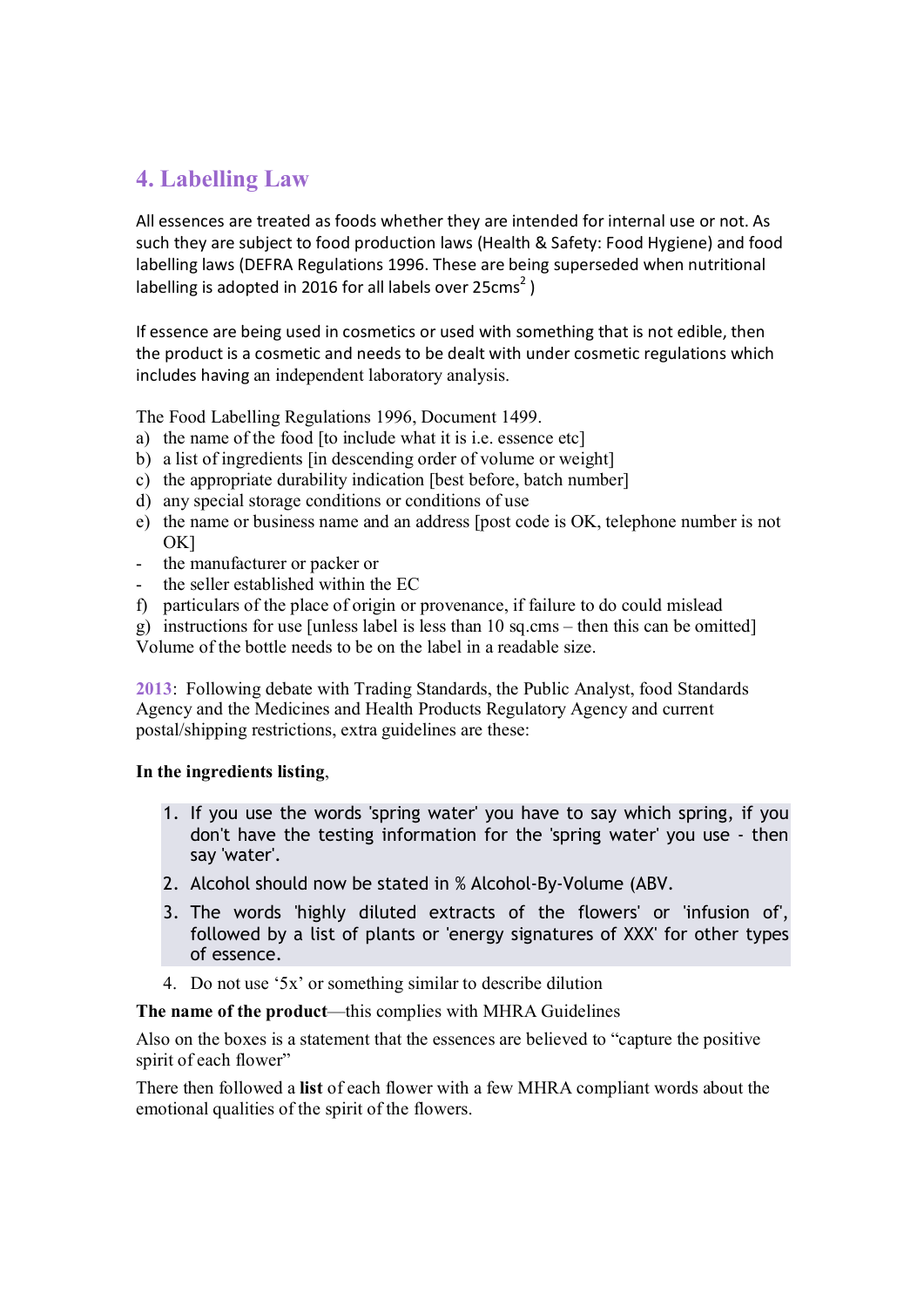This has become the best guidance we have from ALL agencies on how to label and describe our products.

## 5. An Excerpt from **Medicines and Health Products Regulatory Agency Guidance Note No 8** (Previously MAL8) March 2002

# **With respect to Words and Phrases that the MHRA associate with Medicines**<br>**associate with Medicines**

*You are strongly advised to avoid these words and phrases when describing essences as they may contribute to the MHRA determining that essences described with these words are medicines and need the necessary licenses***.** 

#### **This list is not exhaustive**

Alleviates At the first sign of…… Avoids Boosts the immune system Burns fat Calm/calms/calming Can benefit those who suffer from…… Can lower cholesterol Clears Clinical Trials evidence Clinically proven Combats Controls **Counteracts** Cure/cures Eliminates Fights Heals Helps body adjust after crossing time zones Increases metabolic rate Is said to help with……. Medical research….. Prevents/preventing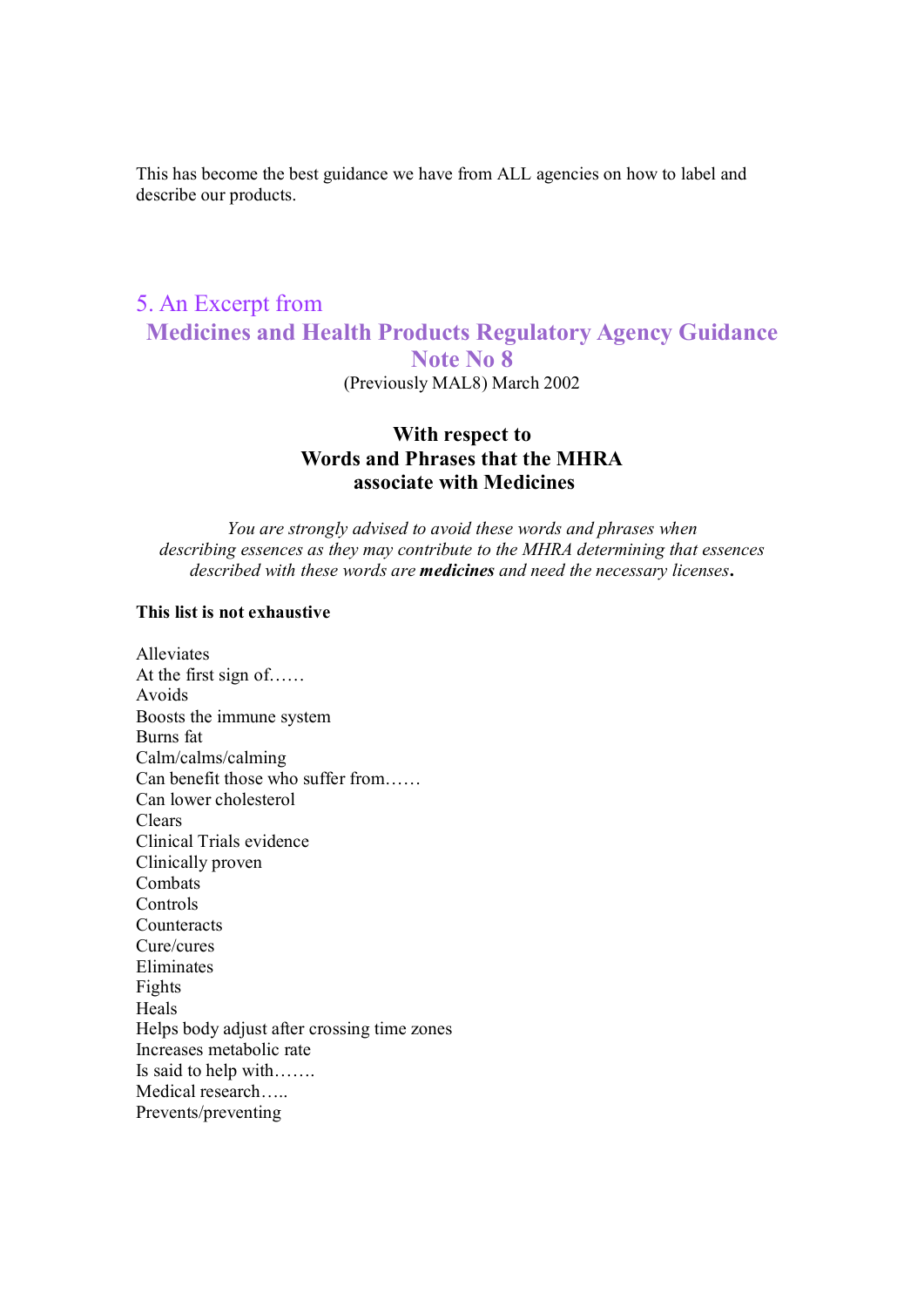Protects against Remedies Removes Repairs Restores Stimulates the nervous systems<br>Stops<br>Stops craving for…..<br>Strangthens the immune system **Stops** Strengthens the immune system Strips off sun-damaged pre-cancerous cells Traditionally used for Treats/clears infestations Treats/treatment/treating

*Although words in themselves do not define 'medicines' bear in mind that essences come in little bottles and are usually taken by mouth. Therefore they already have a tenuous hold in the Foods category. Please don't let careless use of words or attachment to market forces endanger the future of essences.*

6. **Advertising:** The law makes it an offence to take part in the publication of any advertisement referring to any article of any description in terms which are calculated to lead to the use of that article for the purpose of treating human beings for any of the following diseases: Bright's Disease; Glaucoma; Cataract; Locomotor Ataxy; Diabetes Paralysis; Epilepsy or fits; Tuberculosis.

It is also an offence to publish any advertisement which:

a) offers to treat or prescribe a remedy or advice for cancer, or

b)refers to any article in terms calculated to lead to its use in the treatment of cancer.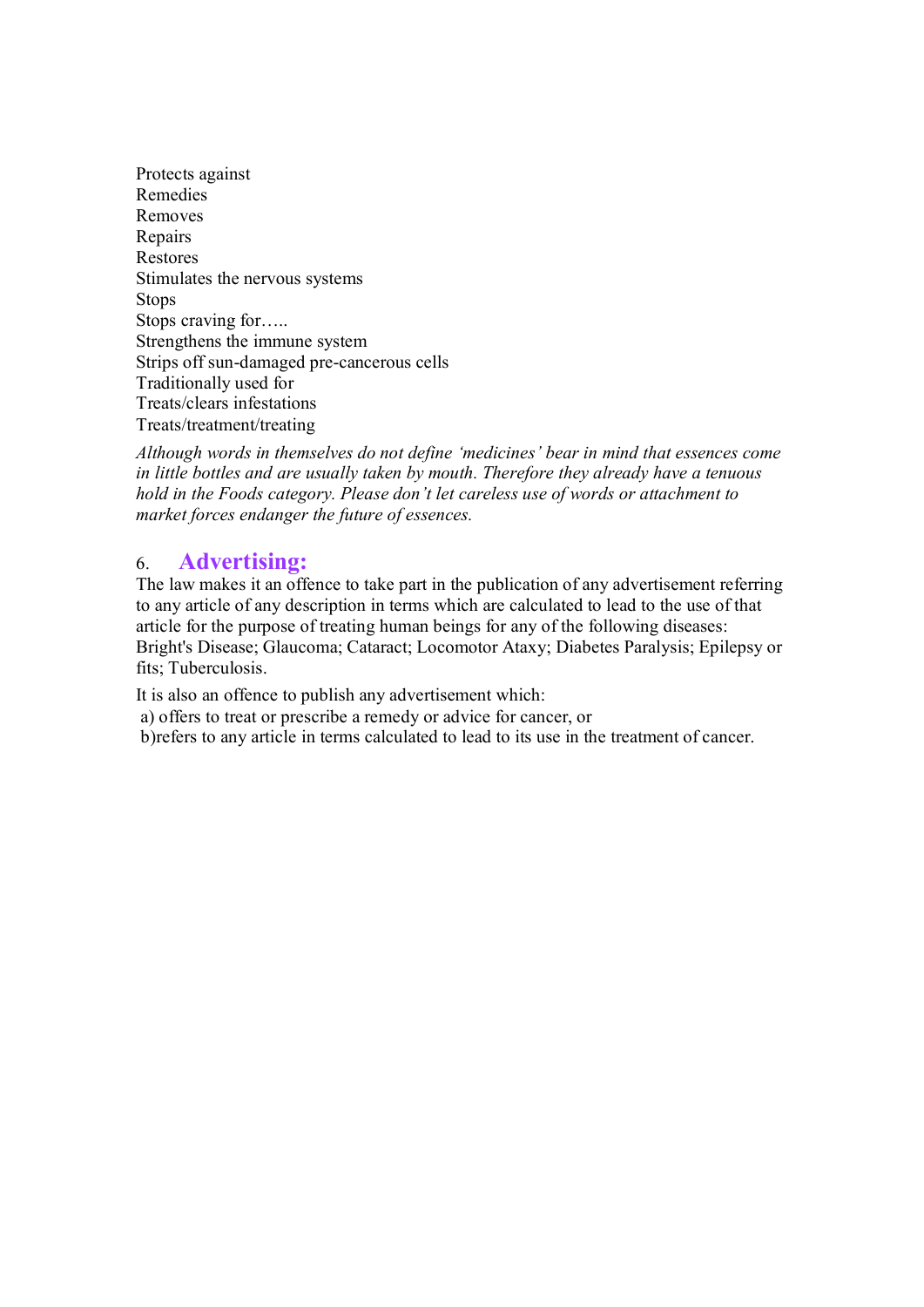## **7. HACCP Explained (courtesy of Healing Herbs)**

As Flower Remedies are classified as foods in the UK a **HACCP** plan is an important measure that can be incorporated into a business to show that all necessary safety procedures are being taken to adequately meet current Food Safety Regulations.

**HACCP** stands for **Hazard Analysis Critical Control Point.** It is used to examine a company's system by looking at the product produced and the processes used to do this, identifying all steps in the products cycle of development which are critical to food safety. (A Hazard Analysis).

For each process used in the development of the product, three hazard types are evaluated:

- **Biological/Microbiological Hazards -** These are commonly caused by contamination of ingredients, improper cooling, poor sanitation, poor personal hygiene and cross contamination.
- **Chemical Hazards -** These include agricultural/horticultural chemicals, industrial chemicals, naturally occurring toxicants, environmental contaminants and food chemicals.
- **Physical Hazards -** These could be debris in raw materials, contamination during food processing, materials entering food during distribution and intentional tampering.

Any hazard identified is then assessed to produce a **hazard severity** and **risk** score and **Critical Control Points** are established. A **CCP** is a step at which control can be applied and is essential to prevent, eliminate or reduce a food safety hazard to an acceptable level.

**Critical limits**, the maximum or minimum value to which a physical, chemical or biological parameter must be controlled at a CCP, are also established. These limits need to be continually followed in work practice.

The Critical Control Points should then be monitored in the work place, with a planned sequence of observations and measurements repeatedly carried out, ensuring each CCP is adhered to, that safety controls are in place, maintained and reviewed. (HACCP assessment forms are used for this).

Although individual companies need to devise their own safety procedures relating exclusively to themselves, at Healing Herbs we have found the following CCPs and recommend our findings as a guide.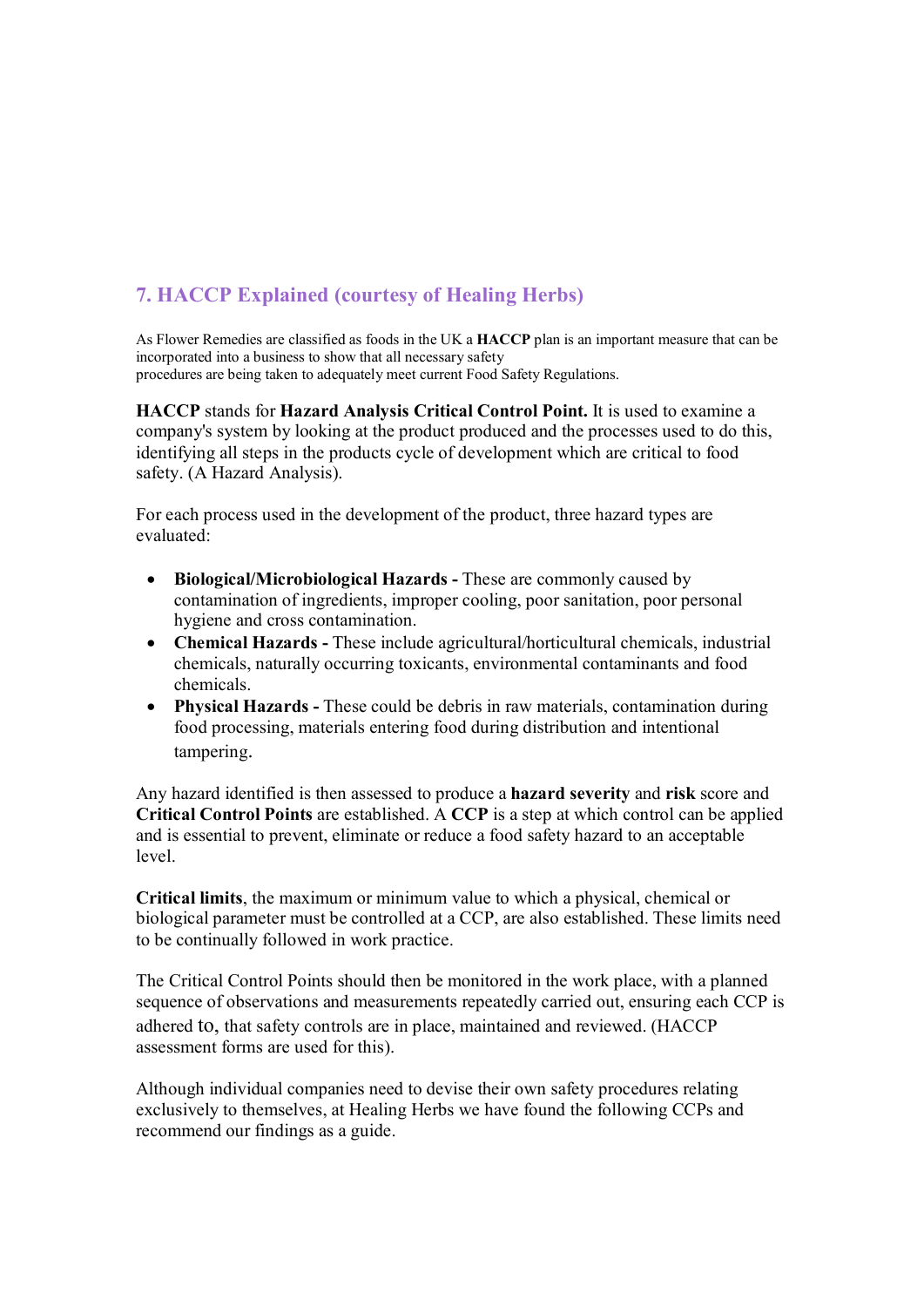**CCP1 – Personal hygiene** (a biological/microbiological and physical hazard). To eliminate this we wash hands on starting work in a new area, wear protective personal awareness, aided by staff completion of a basic hygiene course.

- **CCP2 Receipt and store of raw materials and packaging** (a physical hazard). To overcome this we check all goods on arrival for damage and dirt and return any breached materials to the supplier. We continually monitor our goods throughout production for glass breakages or contamination, disposing of any that are not adequate.
- **CCP3 Setting up labelling machine, printing and labelling** (a physical hazard). adequate.<br>CCP3 – Setting up labelling machine, printing and labelling (a physical hazard).<br>To avoid any problems here we observe for glass shards, use clean bags and trays, routinely clean machinery and handle bottles with care. To avoid any problems here we observe for glass shards, use clean bags and trays,<br>routinely clean machinery and handle bottles with care.<br>**CCP4** – **Preparation of filling room and adding mother tincture to brandy** (a<br>highe
- CCP4 Preparation of filling room and adding mother tincture to brandy (a biological/microbiological, chemical and physical hazard). To prevent hazards here we observe for any glass shards, use 40% Abv brandy which kills any biological contaminants, practice good personal hygiene and use eco friendly cleaning agents.<br> **CCP5** – Assembly of 40 bottles into sets and alcohol aware contaminants, practice good personal hygiene and use eco friendly cleaning agents.
- sleeved to safeguard against intentional tampering and we label our product showing that it contains brandy.

Thus, the main safety issue at Healing Herbs is contamination of our product. This is controlled by the use of 40% Abv. Brandy, which would kill anything of this nature. All other safety issues concern glass, which is controlled for at every step in our product production.

**HACCP** was initially developed in America, in the 1960's, in a quest for quality and safety in the Food and Drink Industry. It has been constantly developed and was last amended and approved by UN/FAO in 1997.

 $\overline{\phantom{a}}$  , where  $\overline{\phantom{a}}$  , where  $\overline{\phantom{a}}$ 

Hazard Analysis is a requirement under the **Food Safety (General Food Hygiene) Regulations (1995),** which came into force out of the **Food Safety** (General Food Hygiene)<br> **Regulations (1995)**, which came into force out of the **EU** Directive 93/43/EEC, to<br>
identify all stans in production activities identify all steps in production activities which are critical to food safety, and then, to ensure adequate safety controls are in place, maintained and reviewed. This applies to anyone who sells or processes food (except those in primary food production) and **HACCP** is a recommended way in which to meet the requirements of these current regulations, helping to ensure business success, profitability and growth.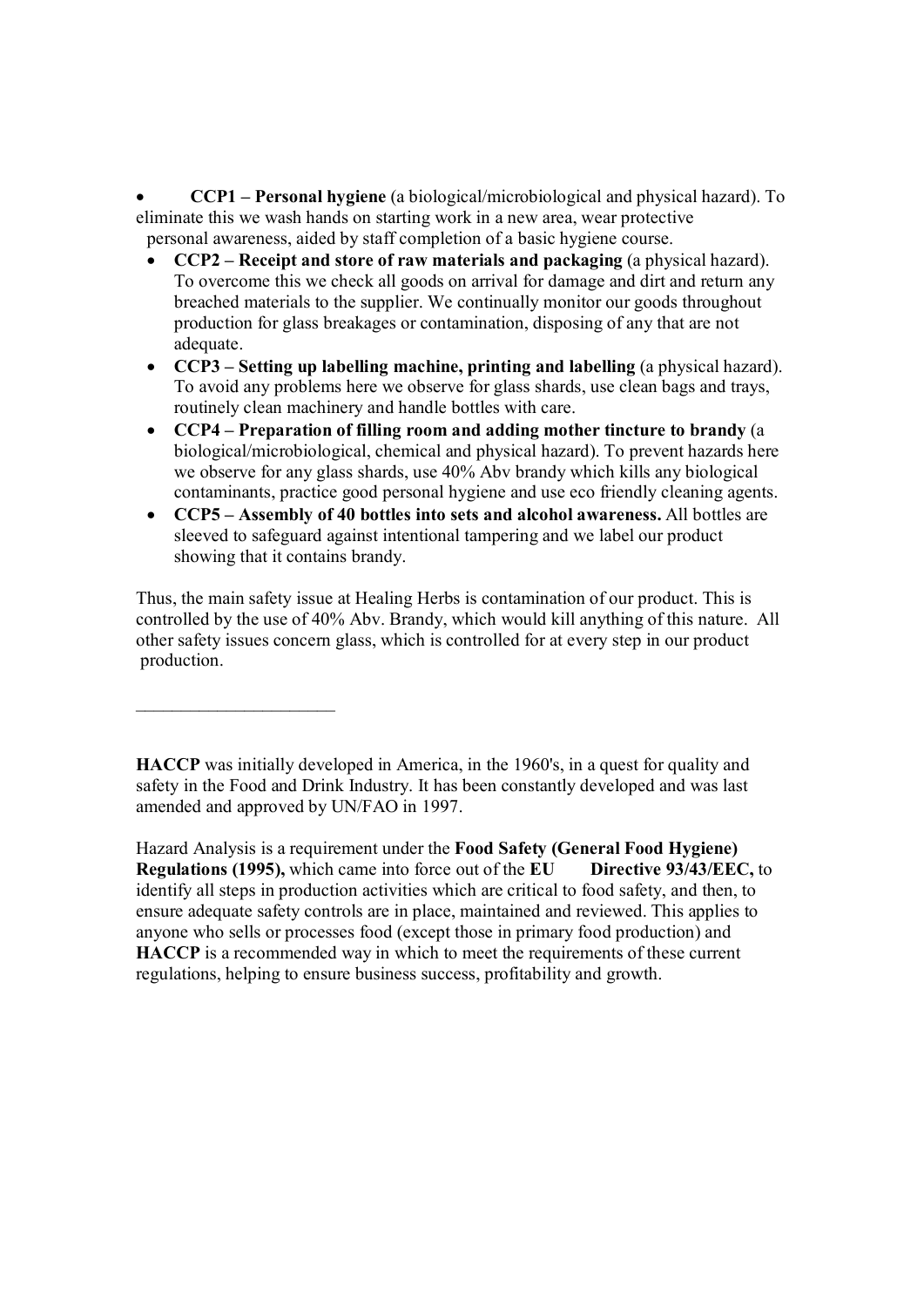## **8. How are you going to put HACCP in place?**

You make your own, review it yourself, control the hazards and keep a full record of any problems. That's it.

- 1. Make a full list of every process involved in manufacture.
- 2. List all possible hazards throughout all processes.
- 3. Determine what are the hazards
	- a. Physical: for instance broken glass in product
	- b. Biological: for instance bacteria growing in product
	- c. Chemical: for instance contamination of the product
- 4. Evaluate the degree of possibility that any hazard will occur
	- 0 for no possibility
		- 1 for possible but unlikely
		- 2 for likely
		- 3 for almost certain
- 5. Evaluate the degree of danger to the end user should any hazard occur. This involves assigning a value to the risk:
	- 0 for no danger
	- 1 for mild
	- 2 for medium
	- 3 for severe
- 6. For each risk allocate a points score like this:

Critical Control Point No 1: Incoming Goods

**Process**: incoming supply of glass bottles.

**Hazard:** that there is contamination from the transport vehicle (eg oil) which may transfer to the product.

**Risk:** assessed as 2

**Hazard:** assessed as 1

Overall point score of 3 out of a possible 6 but anything which scores above 0 still needs to be considered.

**Action:** examine all incoming goods and determine if packaging is damaged and if goods are dirty.

**Deviation Report:** if goods are damaged or dirty record the delivery date,<br>
consignment etc and the action taken:<br>
a. to remedy the problem and zero the risks/hazard<br> **b.** to gasure that fiture sumplies are better. consignment etc and the action taken:

- a. to remedy the problem and zero the risks/hazard<br>b. to ensure that future supplies are better
- 

As you work through the whole production process it will emerge that there are a number of Critical Control Points: